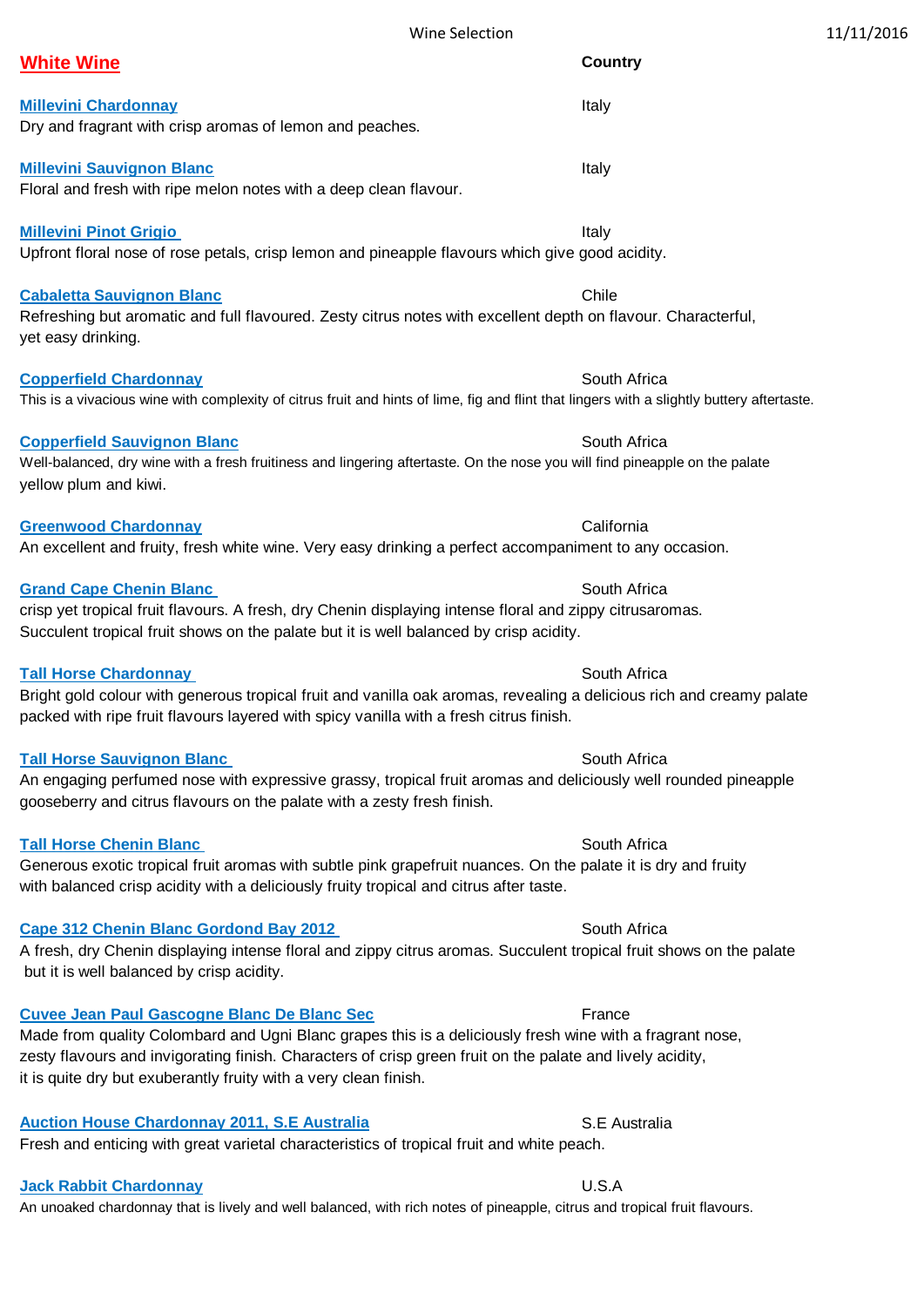| leni Cellar Selection Sauvignon Blar  |  |
|---------------------------------------|--|
| e Cellar Selection Sauvignon Blanc ha |  |

#### Wine Selection 2012 2016

# **White Wine Country**

**Jack Rabbit Sauvignon Blanc** Chile Chile Chile Chile Chile Chile Chile Chile Chile Chile Chile Chile Chile Chile Chile Chile Chile Chile Chile Chile Chile Chile Chile Chile Chile Chile Chile Chile Chile Chile Chile Chile

**Jack Rabbit Medium Sweet White Wine** Scott Charles and South Africa A perfectly balanced wine, aromatic fruit on the palate complimented by citrus notes & a hint of pineapple on the finish.

**Garganega Pinot Grigio Bella Modella Figlia IGT Veneto** Italy

Fresh and crisp with delicious fruity flavours of lime and peach.

Crisp, light and zesty with a lemony acidity and a fresh, dry finish. Garganega and Pinot Grigio grape varieties Goes well with light pasta and fish courses

### **Jack Rabbit Pinot Grigio** U.S.A

# A vibrant dry white wine with crisp citrus notes and flavours of fresh apple.

# **Casa Defra Pinot Grigio Delle Venezie Italy and Casa Defra Pinot Grigio Delle Venezie Italy and Casa Defra Pinot Casa Defra Pinot Casa Defra Pinot Casa Defra Pinot Casa Defra Pinot Casa Defra Pinot Casa Defra Pinot Casa D**

### **Our flagship Pinot Grigio,** a beautifully light, vibrant Pinot Grigio to be appreciated for its zesty, citrus character & refreshing quality with a 12% abv.

# **Friuli Grave Chardonnay Italy**

# The grapes were hand harvested and fermented in stainless steel. This is a fine and elegant Chardonnay bursting with apples with hints of fresh bread. Unoaked and refined.

# **Emiliana Vineyards Sauvignon Blanc Rapel Valley Chile Chile Chile**

# A crisp, fresh floral and gooseberry scented Sauvignon Blanc with citrus lemon and herbal flavours and and a lively, long finish. Perfectly balanced and poised.

# **Artesa WHITE Rioja Viura** New York New York New York New York New York New York New York New York New York New York New York New York New York New York New York New York New York New York New York New York New York New Yo

## Artesa Rioja Viura is a youthful fruity dry white Rioja wine powerful in the nose with floral and fruity flavours. Ideal with rice, fish and vegetable dishes. 100% unoaked Viura. A clean fresh, zesty style of white wine with citrus fruit charaters. Simple, tasty and easy drinking Spanish white wine

# **Mont Rocher Viognier France France France France France France France**

A nose of apricot, peaches and flowers while in the mouth minerality and a bit of spice add an extra flavour. It has the grape's typical creamy mouth feel and is beautifully balanced and fresh at just 12% abv.

# **Muscadet Les Grands Presbyteres** France

Delightful, traditionally made Muscadet from the star of the region. Crisp, flinty notes with a hint of lime on the nose. Pear and apple on the palate. Smooth texture with freshness and complexity

# **Hidden Bay Sauvignon Blanc** New Zealand New Zealand

Delicious flavours of gooseberry, well-balanced zesty citrus fruit, green apple and ripe melon mixed with subtle herbaceous mineral notes. Rich in flavour and complexity.

#### **Moko Black Sauvignon Blanc Marlborough New Zealand New Zealand A stunning Sauvignon Blanc** from the cool Waihopi Valley in Southern Marlborough. Moko Black, is a dry,

# fresh white wine. Zesty citrus with white stone fruits. Hints of gooseberry rolling into a full layered palate

# finishing with a lovely balance of texture, weight and clean refreshing finish. The bright, crisp Sauvignon is a perfect match with all sea beasties from delicate freshly caught seafood to rich and meaty barbecued king prawns.

# **Basa Blanco** Spain

A succulent wine. Packed with crisp, clean yellow plum and white peach flavours.

# **Sileni Cellar Selection Sauvignon Blanc 2013 Marlborough Mew Zealand**

The Cellar Selection Sauvignon Blanc has ripe, fresh, tropical and gooseberry fruit flavours with a zingy finish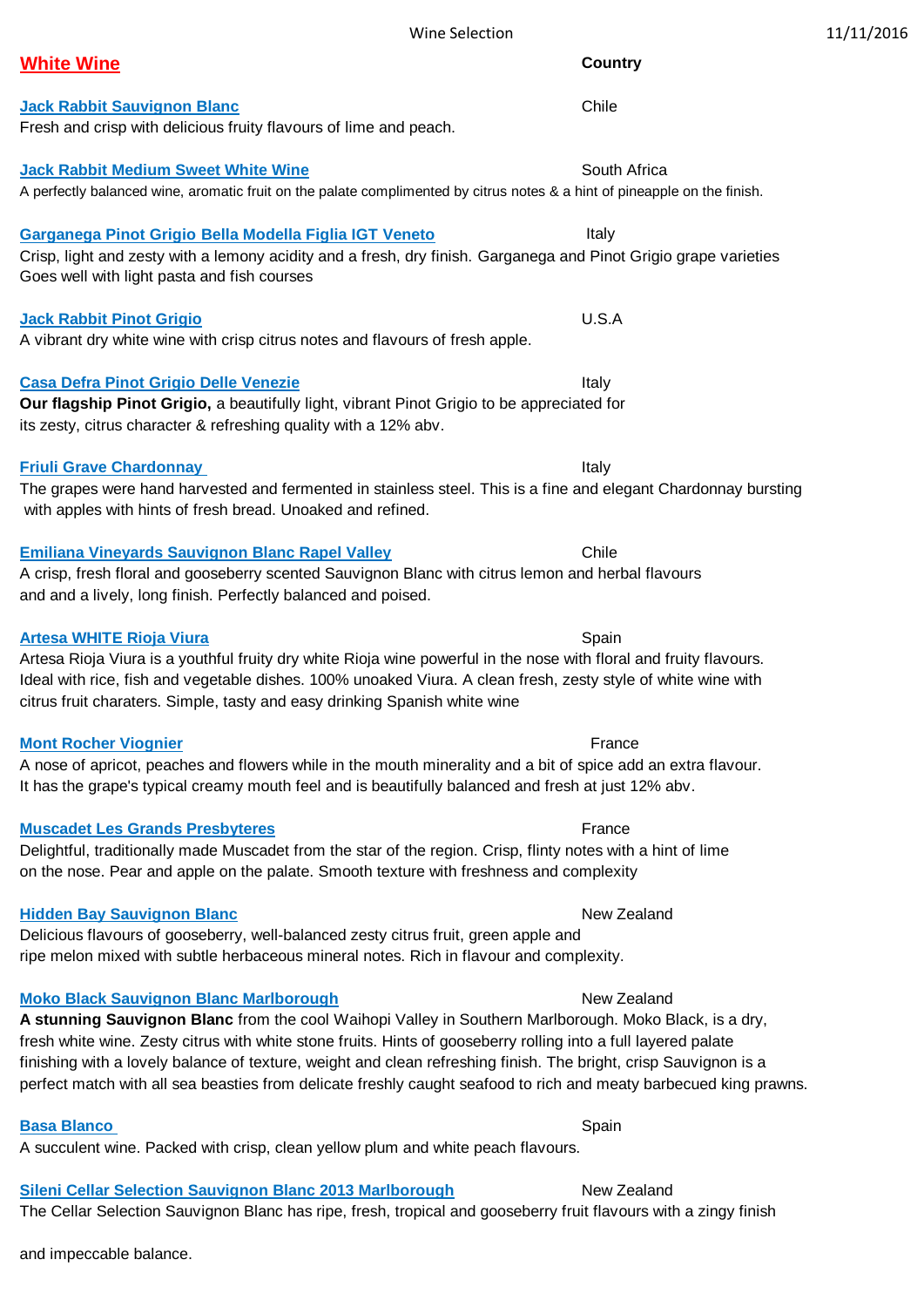| 11/11/2016 |  |  |
|------------|--|--|
|------------|--|--|

#### Wine Selection

## Aromas of white peach, brilliant floral notes and underlying hints of fresh grass. On tasting, a pleasant entry due

to its rounded body. Fruity flavours (above all of citrus) and of white flowers. A long finish, enhanced by zestiness, which gives it a great deal of freshness

# **Ponte Del Diavolo - Pinot Grigio Italy 1999 Italy** Italy

Light, bright lemon in colour with a lively, freshly cut pear and baked bread character on the nose. it has lovely elegance on the palate with ripe pears, a touch of sherbet and a nutty note.

# **Mud House Sauvignon Blanc 2012 Marlborough** New Zealand

Pale Straw in colour with pure aromas of passion fruit. Juicy grapefruit acidity give the wine its lovely freshness and length. **Multi Award Winner inc PURE ELITE GOLD - Air New Zealand Wine Awards 2012**

# **Chablis La Motte France France France France France France France France**

Gunflint on the nose with a hint of smoke. The fruit on the palate is showing signs of a creamy, buttery core but is restrained and soft. Crisp and dry on the finish.

# **Sancerre Domaine Tassin** *France* **France France France France France France**

# Vibrant and fruit driven. Delicious acidity and beautifully balanced with a splendid fruity long finish.

# **Red Wine Country**

**Millevini Merlot Italy** Deep brick red colour with aromas of strawberries and blackberries. Soft on the palate and well balanced.

## **Millevini Shiraz** Italy and the control of the control of the control of the control of the control of the control of the control of the control of the control of the control of the control of the control of the control o

# Deep ruby red with rich berry fruit flavours on the palate and plenty of oak influence.

**Millevini Cabernet Sauvignon and American and American State Italy** Medium bodied, soft and juicy with vibrant blackcurrant fruit and a touch of spice.

**Greenwood Merlot** Calafornia

Extraordinarily smooth but full bodied Merlot, full of fruity flavours with an easy dry finish on the palate.

**Cabaletta Merlot** Chile Chile Chile Chile Chile Chile Chile Chile Chile Chile Chile Chile Chile Chile Chile Chile Chile Chile Chile Chile Chile Chile Chile Chile Chile Chile Chile Chile Chile Chile Chile Chile Chile Chile Generous warm palate with soft mature tannis. A well rounded Merlot.

# **Copperfield Merlot** South Africa South Africa South Africa South Africa South Africa

A wine of intense purple colour with spicy and fruity aromas. It offers full fruit flavours like ripe raspberry and cherry. Full-bodied and ready to drink

**Copperfield Pinotage South Africa** South Africa

# This wine of intense purple colour boasts with spicy and fruity aromas. It offers fresh black pepper, ripe raspberry and cherry, hints of vanilla as well as truffle undertones.

# **Las Montanas Merlot 2009** Chile Chile Chile Chile Chile Chile Chile Chile Chile Chile Chile Chile Chile Chile Chile Chile Chile Chile Chile Chile Chile Chile Chile Chile Chile Chile Chile Chile Chile Chile Chile Chile Chi

Immediately soft and fruity on the palate with succulent berry and damson flavours; a pleasing hint of cinnamon spice on the finish.

# **Las Montanas Cabernet Sauvignon** Chile

Las Montanas Cabernet Sauvignon is smooth and easy drinking, and packed with ripe blackcurrant flavour

with a warming peppery finish.

# **Castell de Raimat Albarino** Spain

A lovely wine with lots of red berry, plum, violet and mineral flavours. Perfect harmony with soft oaks and smooth tannins.

**Copperfield Shiraz** South Africa

**White Wine Country**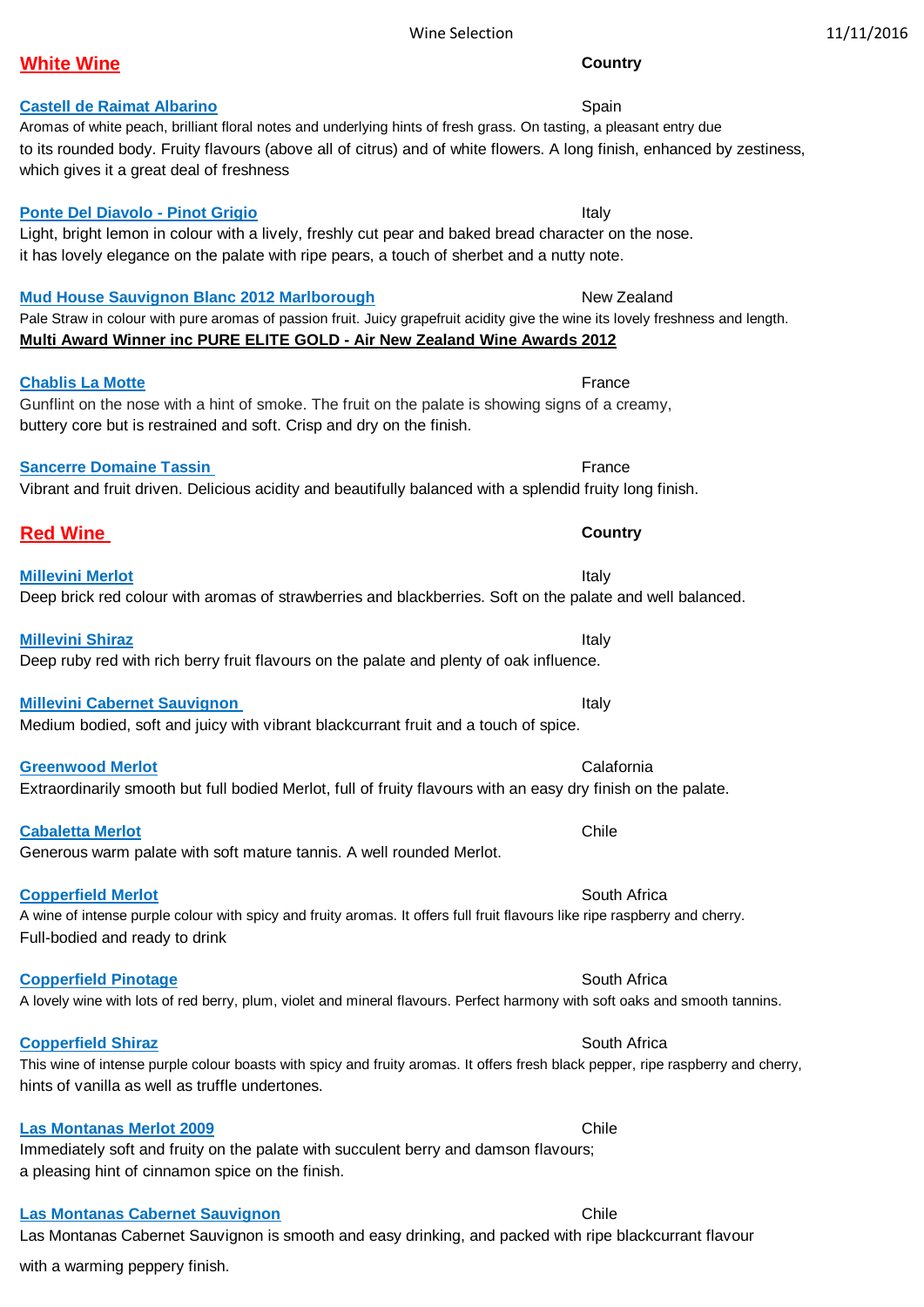Wine Selection 2012 2016

## **Red Wine Country**

### **Tall Horse Shiraz** South Africa **South Africa South Africa South Africa South Africa**

#### Full rich and well rounded pronounced ripe wild berry fruit flavours with a spicy edge soft tame tannins giving a long fruity finish.

#### **Tall Horse Pinotage** South Africa

### On the palate soft smooth and medium bodied with red fruit juice flavours, ripe silky

tannins and discreet vanilla spice providing a soft balanced finish.

#### **Tall Horse Merlot South Africa South Africa South Africa South Africa**

Good ruby colour intensity with generous ripe plum and spice aromas. A silky smooth palate with ripe plum fruit flavours incorporated with oak notes.

#### **Tall Horse Cabernet Sauvignon** South Africa

Rich fruit flavours of ripe blackberry with spiced aromas. Delicious and smooth blackberry flavours on the palate married well with vanilla notes and juicy finish.

### **Cuvee Jean Paul Vaucluse Rouge France France France France**

### Friendly spice of Grenache sprinkled with Syrah. Textured plum and strawberry fruit rounds off the palate, making this a delicious, uncomplicated medium-bodied, soft, fruity and very drinkable red .

#### **Grand Cape Shiraz 2011 ~ Western Cape <b>South Africa** South Africa

# A ripe and juicy Shiraz, packed with dark fruit flavours and black pepper notes on the palate.

#### **Auction House Shiraz 2011, S.E Australia Australia** Australia

# Concentrated, rich dark berry fruit flavours; soft and rounded on the palate with a long finish.

### **Jack Rabbit Shiraz Chile Albert Shiraz Chile Albert Shiraz Chile Albert Shiraz Chile Albert Shiraz Chile Albert Shiraz Chile Albert Shiraz Chile Albert Shiraz Chile Albert Shiraz Chile Albert Shiraz Chile Albert Shiraz Ch**

## Deep red colouring with a medium body and a soft elegant fruit character.

### **Jack Rabbit Merlot** U.S.A

## Smooth and supple with lively crushed berry fruit aromas and flavours of ripe plums and berries.

### **Borsao Garnacha Tinto 2012 Spain Access 19th Contract Contract Access 19th Contract Access 19th Contract Access 19th Contract Access 19th Contract Access 19th Contract Access 19th Contract Access 19th Contract Access 19**

### Juicy brambly fruit and fresh redcurrants dominate this generous easy drinking wine. Soft tannins, good acidity and hint of spiciness make an extremely approachable and versatile wine.

## **Les Oliviers Merlot Mourvèdre Pays d'Oc 2012** France

This wine has brightly perfumed fruit with just a touch of wild lavender. Intense flavours of ripe red summer berries with warm spice and a wild herby edge then provide balance and grip to the rich, deep fruit. The style is smooth, luscious and full of character.

### **Castillo De Manzanares Tempranillo La Mancha** Spain

# Rich and fruity Reserva Rioja-like red from old vine Tempranillo. Matured in oak casks for at least two years before bottling.

## **Emiliana Vineyards Merlot Valle Central Chile Chile Chile Chile Chile Chile Chile Chile Chile Chile Chile Chile**

Certified Organic Ruby red with intense aromas of ripe plums, spice and a hint of mocha. The palate is smooth with well rounded tannins and balanced acidity.

# **Rioja De Alto Amo** Spain

# A modern interpretation of Rioja. Beautifully balanced with succulent red berry fruit laced with vanilla and hints of mocha and liquorice.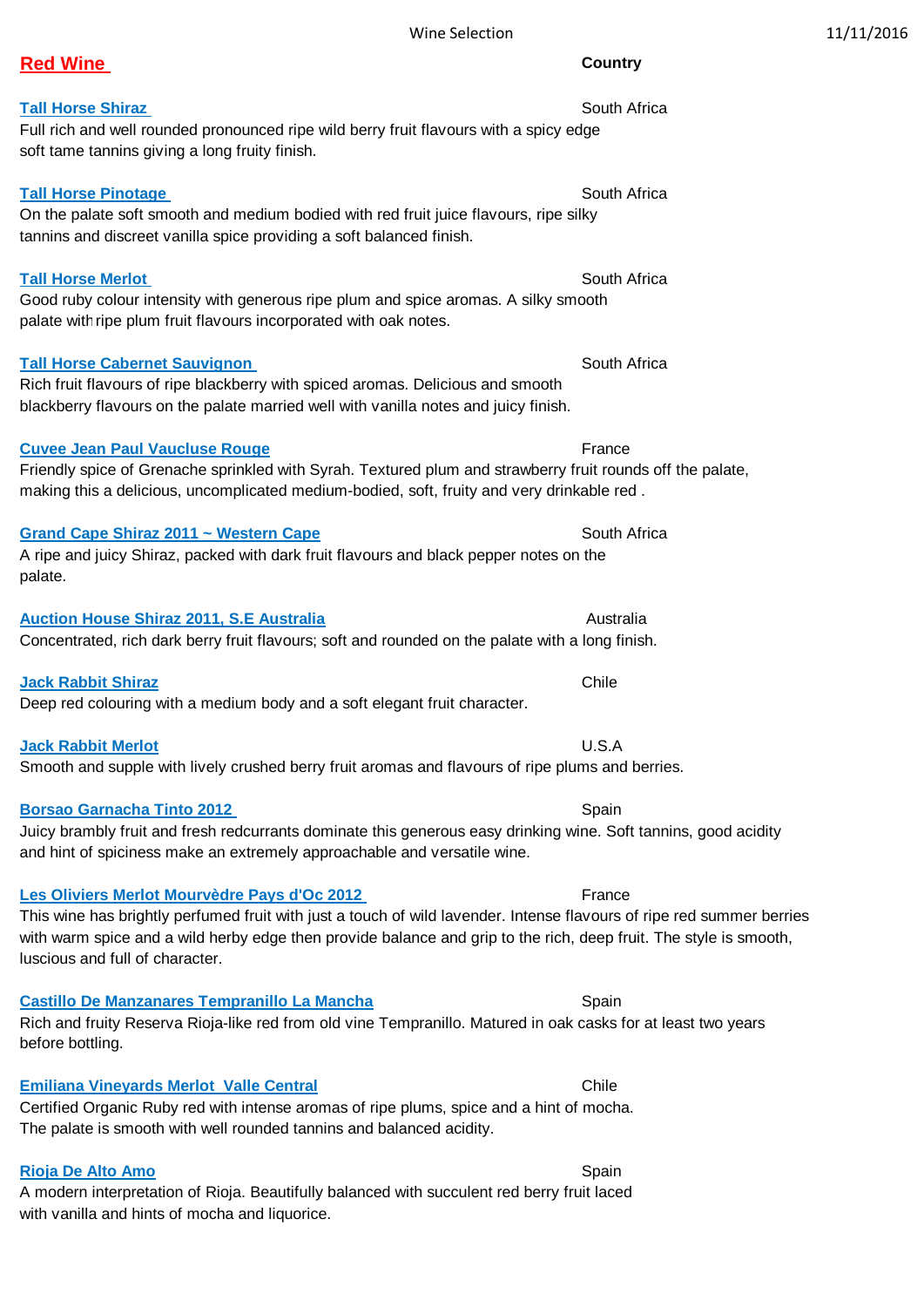#### Wine Selection 2012 2016

### **Red Wine Country**

#### **Los Espinos Merlot** Chile Chile Chile Chile Chile Chile Chile Chile Chile Chile Chile Chile Chile Chile Chile Chile Chile Chile Chile Chile Chile Chile Chile Chile Chile Chile Chile Chile Chile Chile Chile Chile Chile Chi

#### This is simply outstanding wine, soft, very juicy ripe plummy fruit and a long full flavoured satisfying finish.

#### **Conviviale Primitivo del Salento 2011/12** Italy

A warm, richly flavoured red with aromas of plums, dried fruits and brown spices. On the palate it is generous with good concentration of ripe plum and black cherry fruit and hints of dried figs, liquorice and dark chocolate all balanced by fresh acidity.

#### **Mimic Shiraz** Spain

 A delicious explosion of damson and plum, supported by sweet vanilla and spice from the oak. A wine to match the strident style found in many New World/ Southern Hemisphere regions.

#### **Nostros Reserve Pinot Noir** Chile Chile Chile Chile Chile Chile Chile Chile Chile Chile Chile Chile Chile Chile Chile Chile Chile Chile Chile Chile Chile Chile Chile Chile Chile Chile Chile Chile Chile Chile Chile Chile C

This Pinot has gentle loganberry and black plum fruit, a lush, almost fat, texture – but it's beautifully balanced – and an exotic scent of eucalyptus.' Oz Clarke

#### **Rioja Orgullo Los Pecadillos** Spain

Ageing was in American and French oak for approximately 13 months. The wine is bright cherry red with red and black berry aromaswith hints of spice (cinnamon and clove) and leather. Fruit flavours come to the forefront nicely balanced by mellow tannins.

#### **Dona Paula Malbec Argentina Argentina Argentina Argentina Argentina**

Intense purplish red color. Sweet, spicy and intense aromas, with notes of red fruits and herbs. In the mouth, this wine is soft, velvety, fresh, and well balanced.

## **Artesa Rioja Crianza** (wine is matured for at least 12 months in American oak) Spain

#### A forward and attractive modern style of Crianza with fresh plum and red berry aromas complemented by spicy vanilla oak. Medium bodied with ripe red cherry characters, good concentration of fruit and balancing acidity. An attractively long finish, the fruit dominating but with gently spicy balsamic notes from 12 months barrel ageing.

#### **Pascual Toso Mendoza Malbec Argentina** Argentina

The black Malbec grape creates a rustic, full-flavoured, medium-bodied wine. On the nose are hints of coffee, violets and blackberry. The wine is spicy and rich and finishes long with smoky accents of vanilla and lingering oak.

#### **Chianti Classico 2009 San Felice** Italy

# Lovely bright cherry red, spicy cloves on the nose, wonderfully refined black cherry and plum fruitiness,the grapes are de-stemmed and soft crushed, to cause the least possible damage for softer tannins.

#### **HJP Fleurie** France

Fleurie 2009 'Terre Divine' Domaine de la Treille 100% Gamay Noir from 70 year old vines. A delicious feminine wine with strawberry and raspberry aromas complemented by a touch of spice. A pleasant sweet and rounded finish.

#### **Chateauneuf Du Pape <b>France France France France**

Warm, red spicy fruit and damson aromas, dense dark cherry fruit on the palate, good structure soft, rounded and elegant on the finish.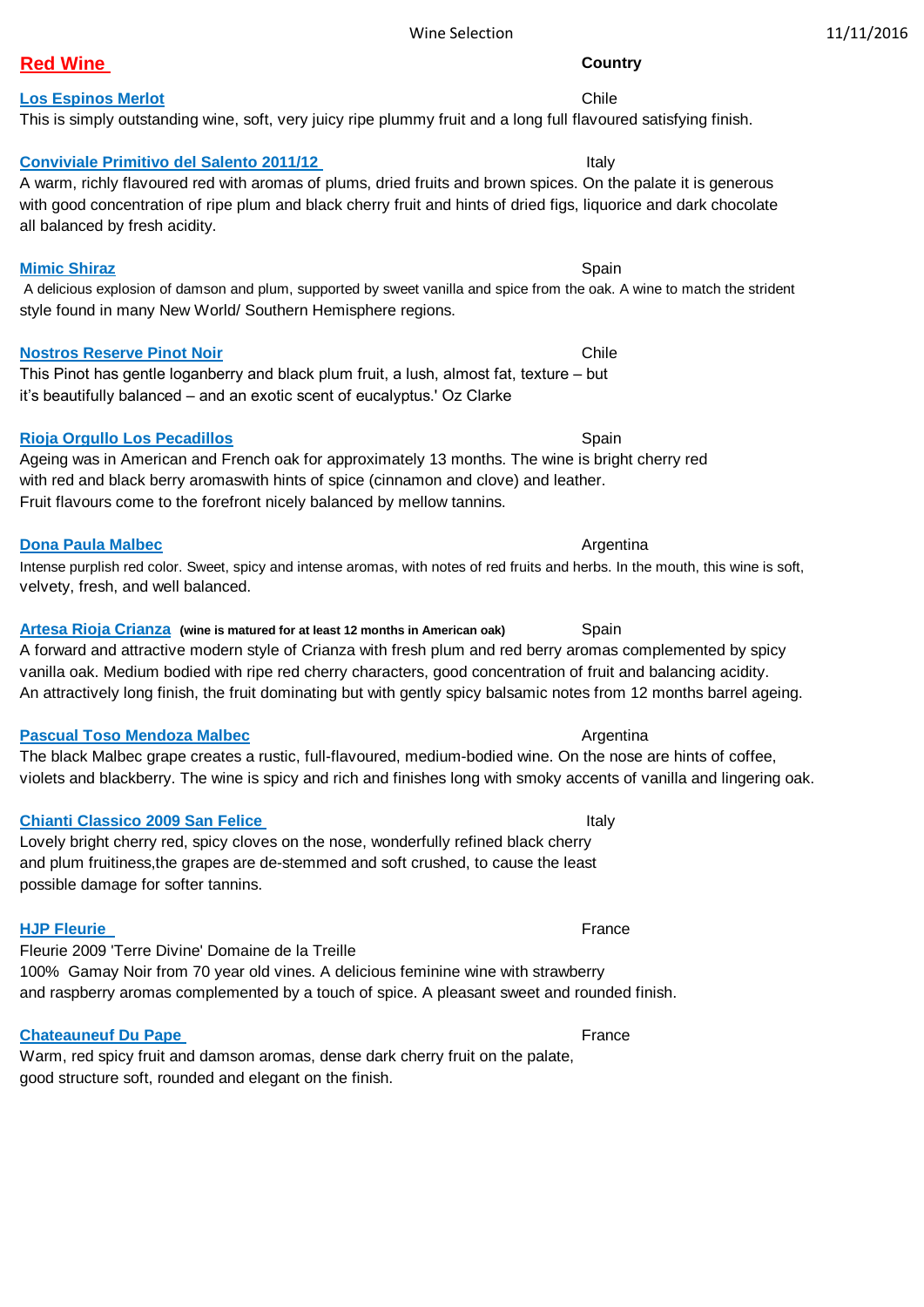#### Wine Selection 11/11/2016

## **Rose Wine**

# **Millevini Pinot Grigio Blush** Italy Italy Italy Italy Italy Italy Italy Italy Italy

#### **Greenwood Zinfandel Rose** Calafornia Calafornia

#### **Copperfield Pinotage Rose** South Africa South Africa

The apperance is clear and bright, the colour a medium salmon. Fresh raspberry, melon and citrus aromas render this fruit-driven wine, finely-balanced and vibrant.

A medium -sweet style of rose with an abundance of exotic fruit flavours. Watermelon,strawberry and redcurrant tones.

#### **Pacific Heights Zinfandel Blush** California

This wine exhibits bright aromas of strawberry and watermelon on the palate. It is flavoursome and well-balanced with a refreshing mouth feel and a light crispness on its lingering finish.

### **Tall Horse Pinotage Rose South Africa South Africa South Africa South Africa**

Crushed wild strawberry and raspberry aromas that migrate to succulent summer berry fruit flavours.

#### **Jack Rabbit White Zinfandel Blush** U.S.A

Lots of strawberry fruit on the nose and on the palate. A great quaffing wine

### **Bella Modella Pinot Grigio Rose** Italy

# **Casa Defra Pinot Grigio Rose Italy 1986 Italy Italy Italy Italy Italy Italy**

A pale salmon pink colour with a delicate yet lively nose of fresh raspberries and wild strawberries. Crisp, light and fragrant on the palate with succulent finish.

This delicate Rose has deliciously strawberry laced aromas followed by a seductive palate of crisp, juicy, creamy fruit.

**Skuttlebutt Rose Australia Australia Australia Australia Australia** Ruby red in colour and flushed with spring-time aromas of seasonal red fruits- cherry, strawberry, raspberry and rose hip. The palate is tangy and full of these same fresh and fleshy bright red fruits, yet luscious, rich and creamy.

#### **Mirabello Pinot Grigio Rose Italy Italy Italy Italy Italy Italy Italy**

A dry, fresh and fruity rose with delicate aromas of red berries. Crisp and lively on the palate with good intensity of ripe berry and red cherry fruit.

Bright with light raspberry and strawberry fruit. Some residual sweetness but with crisp balancing acidity.